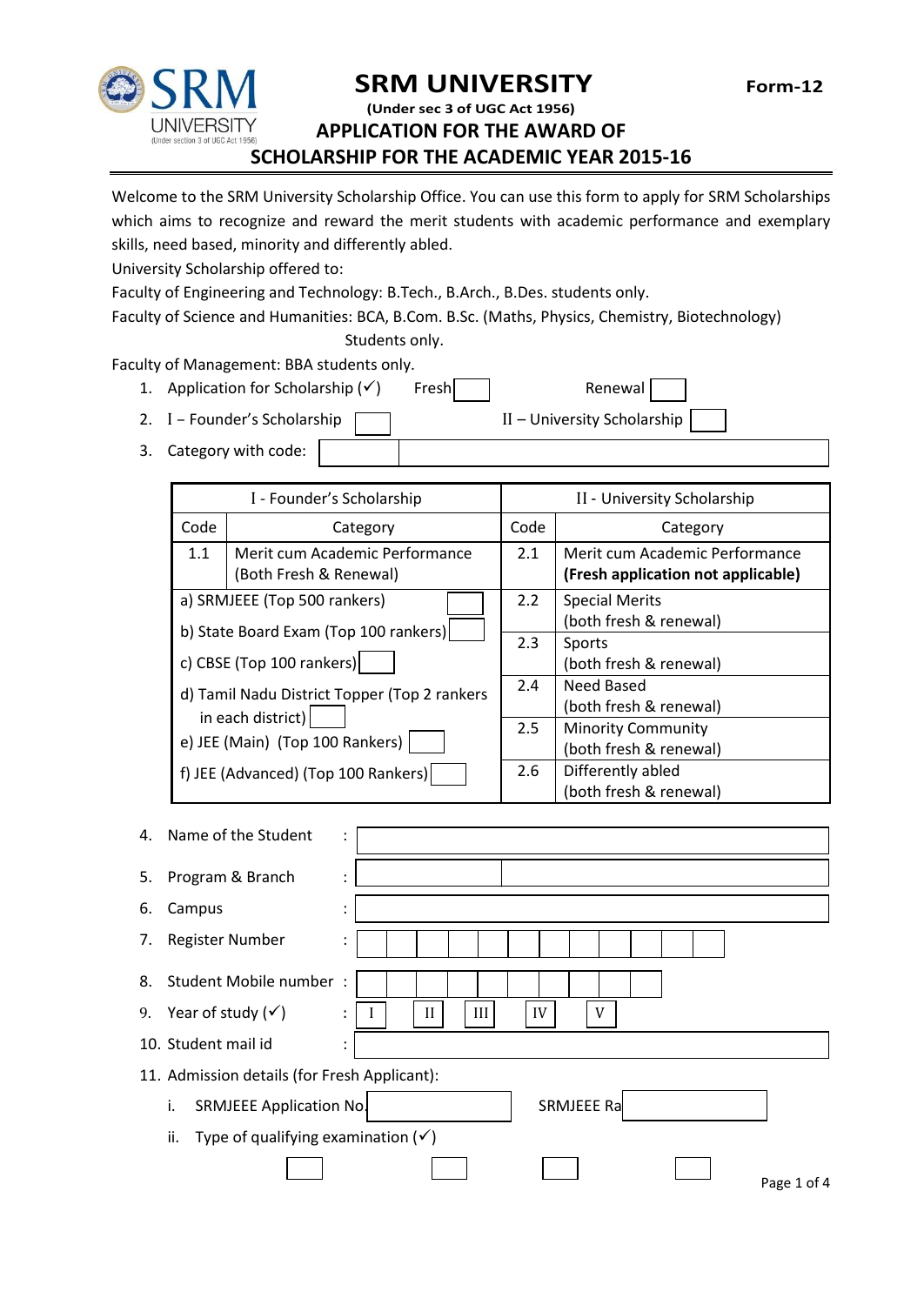| State Board | <b>CBSE</b> | <b>ICSE</b> | <b>OTHERS</b> |
|-------------|-------------|-------------|---------------|
|             |             |             |               |

12. Marks obtained in XII Standard/Equivalent (Photo copy should be enclosed for fresh applicant):

| Subject             | :              | <b>Marks obtained</b> | <b>Max Marks</b> |
|---------------------|----------------|-----------------------|------------------|
| Physics             | ٠<br>$\bullet$ |                       |                  |
| Chemistry           | ٠<br>$\bullet$ |                       |                  |
| Mathematics/Biology | ٠<br>$\bullet$ |                       |                  |
| Aggregate Score (%) | ٠<br>٠         |                       |                  |
| Overall Score (%)   | ٠              |                       |                  |

13. Did you avail SRM Scholarship?: Yes No

| If yes, provide details: |                     |                 |              |
|--------------------------|---------------------|-----------------|--------------|
| Academic Year            | Type of Scholarship | % of fee waiver | Amount (Rs.) |
| 2011-12                  |                     |                 |              |
| 2012-13                  |                     |                 |              |
| 2013-14                  |                     |                 |              |
| 2014-15                  |                     |                 |              |

### **DECLARATION**

I hereby declare that I have carefully read the document and that the information provided by me is true and correct. I agree that the SRM University has every right to amend the norms for the award of scholarship from time to time. I also understand that the decision of the SRM University is final and binding in awarding scholarship.

# **Date: Signature of the Student CO**

| To be filled by the Class in-charge/Counselor: |                |  |
|------------------------------------------------|----------------|--|
| CGPA up to<br>Semester                         | ٠<br>٠         |  |
| <b>Conduct and Character</b>                   | $\bullet$<br>٠ |  |
| Signature                                      | $\bullet$<br>٠ |  |

HODs are requested to forward this application directly to Head of the Institution and **not through the Students.**

HOD Recommendation: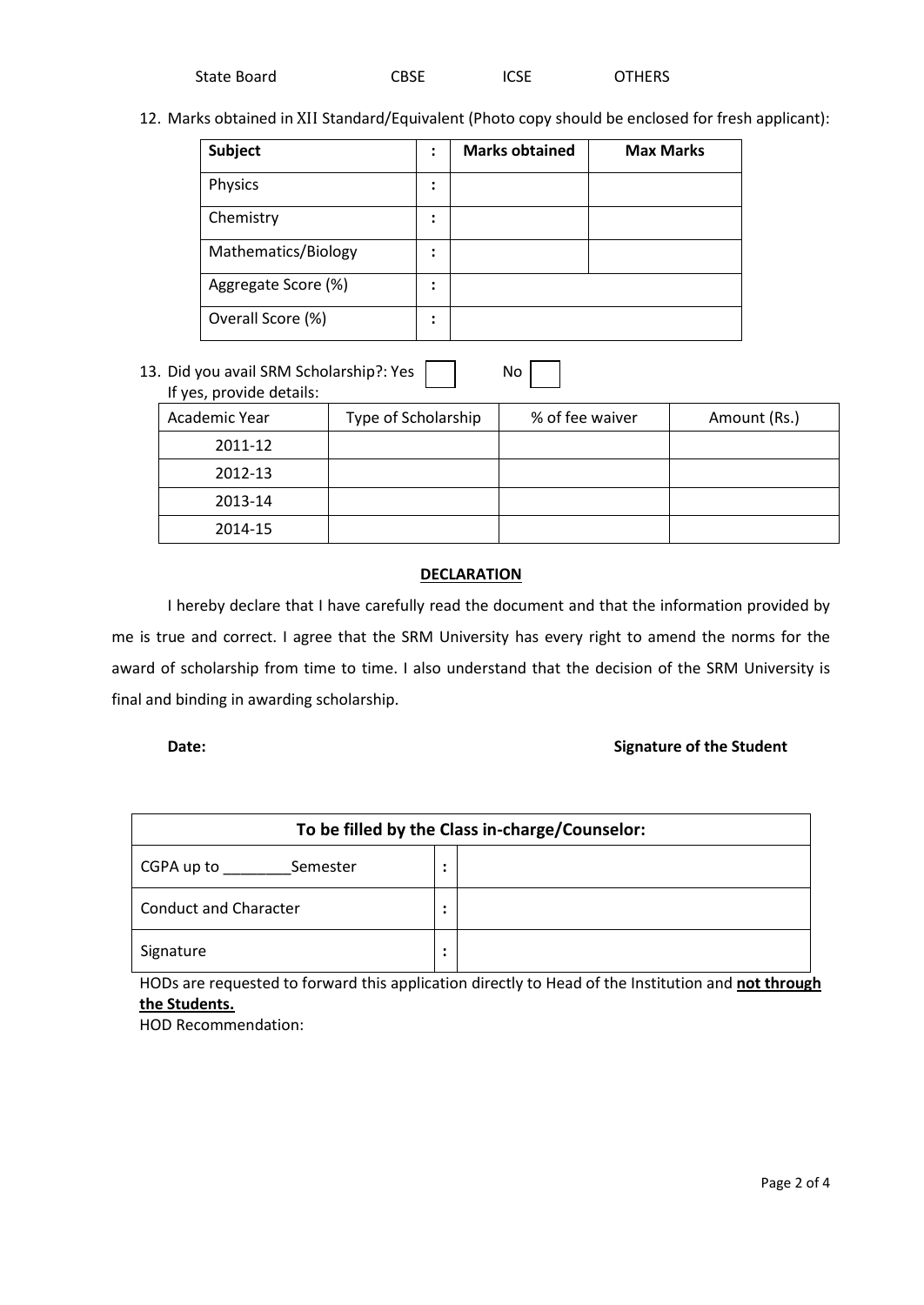# **IMPORTANT INSTRUCTIONS**

### **1.1. Founder's Scholarship:**

Value of Scholarship: 100% waiver of tuition fees, hostel fees/transport fees, and a stipend of Rs.1,000/- per month. Provide necessary supporting documents.

Enclosure: (1) Photo copy of 12th class/equivalent mark sheet and (2) Original rank certificate issued by concern board of examination should be enclosed.

### **2.1. Merit Scholarship:**

Students who have secured 95% and above in PCM/PCB in CBSE or State board examinations and also ranked amongst the top 12000 in SRMJEEE are eligible to apply for this scholarship having a value of up to 50% of tuition fee waiver in the branch they are eligible for at the time of counseling. The quantum and number would vary from time to time.

#### **2.2. Scholarship for Special Merits:**

Scholarship of 25% up to 100% tuition fee waiver is offered to selected students possessing exemplary skills in literary debating, fine arts and other achievements.

Enclosure: Photo copy of all certificates of achievements should be enclosed.

### **2.3. Scholarship for Sports:**

Scholarship of tuition fee waiver up to 100% is offered to selected students possessing exemplary skills in Sports. Enclosure: Photo copy of all certificates of achievements should be enclosed.

# **2.4. Merit-Cum-Means Scholarship (Socio - economic disdained):**

| Scholarship of 25% to 100% tuition fee waiver, is offered to selected students who are economically<br>challenged based on their performance in the qualifying examination and family annual income.<br>Provide necessary supporting documents and fill up the following family details;<br>Family Sixe: Father Alive: (tick $\checkmark$ ) Yes $\Box$ No $\Box$ Mother Alive (tick $\checkmark$ ) Yes $\Box$ No $\Box$                                                                                                |
|------------------------------------------------------------------------------------------------------------------------------------------------------------------------------------------------------------------------------------------------------------------------------------------------------------------------------------------------------------------------------------------------------------------------------------------------------------------------------------------------------------------------|
| No. of brothers:, No. of Sisters:, Total Family Size: (Inclusive of the applicant)                                                                                                                                                                                                                                                                                                                                                                                                                                     |
| Enclosure: (1) Photo copy of the Ration card and (2) Original Income Certificate issued by Govt. should<br>be enclosed.                                                                                                                                                                                                                                                                                                                                                                                                |
| 2.5. Scholarship for Minority Community:<br>Scholarship of 25% to 100% tuition fee waiver is offered to selected students of minority community<br>based on their performance in the qualifying examination and family annual income. Provide necessary<br>supporting documents and fill up following family details;<br>Family Sixe: Father Alive: (tick $\checkmark$ ) Yes No No Nother Alive (tick $\checkmark$ ) Yes<br>No l<br>No. of brothers:, No. of Sisters:, Total Family Size: (Inclusive of the applicant) |